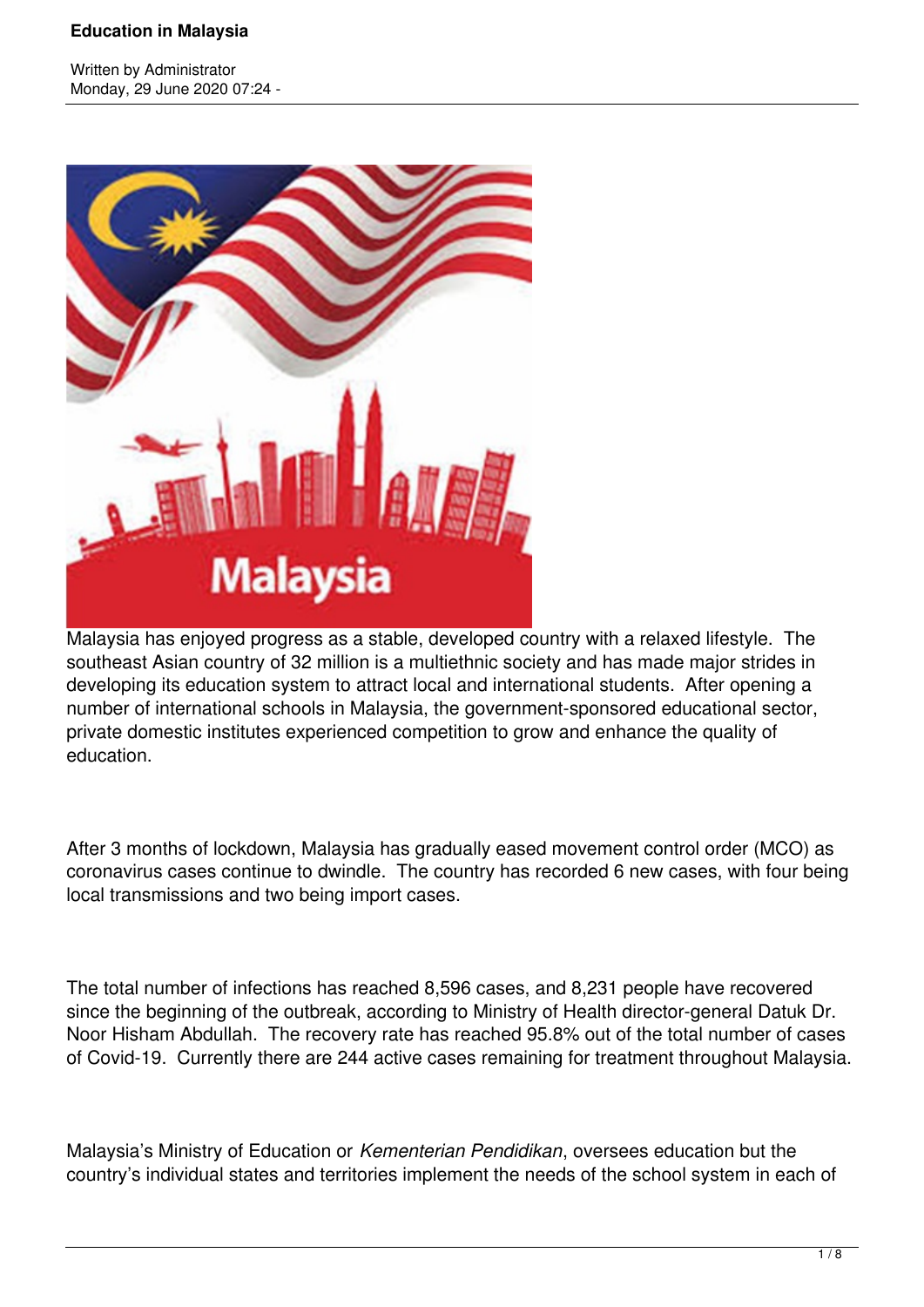Written by Administrator Monday, 29 June 2020 07:24 -

their respective areas. The ministry's 2020 education budget stands at USD 15.4 billion. Since 2012, education in Malaysia is free in National schools from Kindergarten to upper secondary school. Textbooks are provided free of charge but extracurricular activities and sports cover separate costs. The school system consists of preschool, primary education, secondary education and post-secondary education. Classes are taught in English and Malay at such schools.



The school system is similar to the United States, the United Kingdom and most of Europe. Children begin school at 4 with pre-school but is not seriously considered and not a requirement of children in Malaysia. Usually children begin Kindergarten at age 5-6, primary school from 7-12, middle school at 13-15 (Form 1-3) and high school at 16-17 (form 4-5). Post-secondary education is at age 17-18 for students who want to continue to university and university at over 18.

The school year in Malaysia begins in January and ends in November with a break of one month in between. There are also 2 mid-term breaks and one mid-year break, with each break lasting one week. Friday and Saturday are considered weekends, with school session on Sunday. But this is a regional practice and does not apply throughout Malaysia. School hours are held from 7:30 am to 1:00 pm but some public schools have shorter hours to allow having 2 shifts to manage overcrowding.

Public primary schools are further divided into 2 categories based on the language of instruction. The first comprises National schools (public schools*, Sekolah Kebangsaan*, SK) are taught in Malay. The second category includes non-Malay National Schools (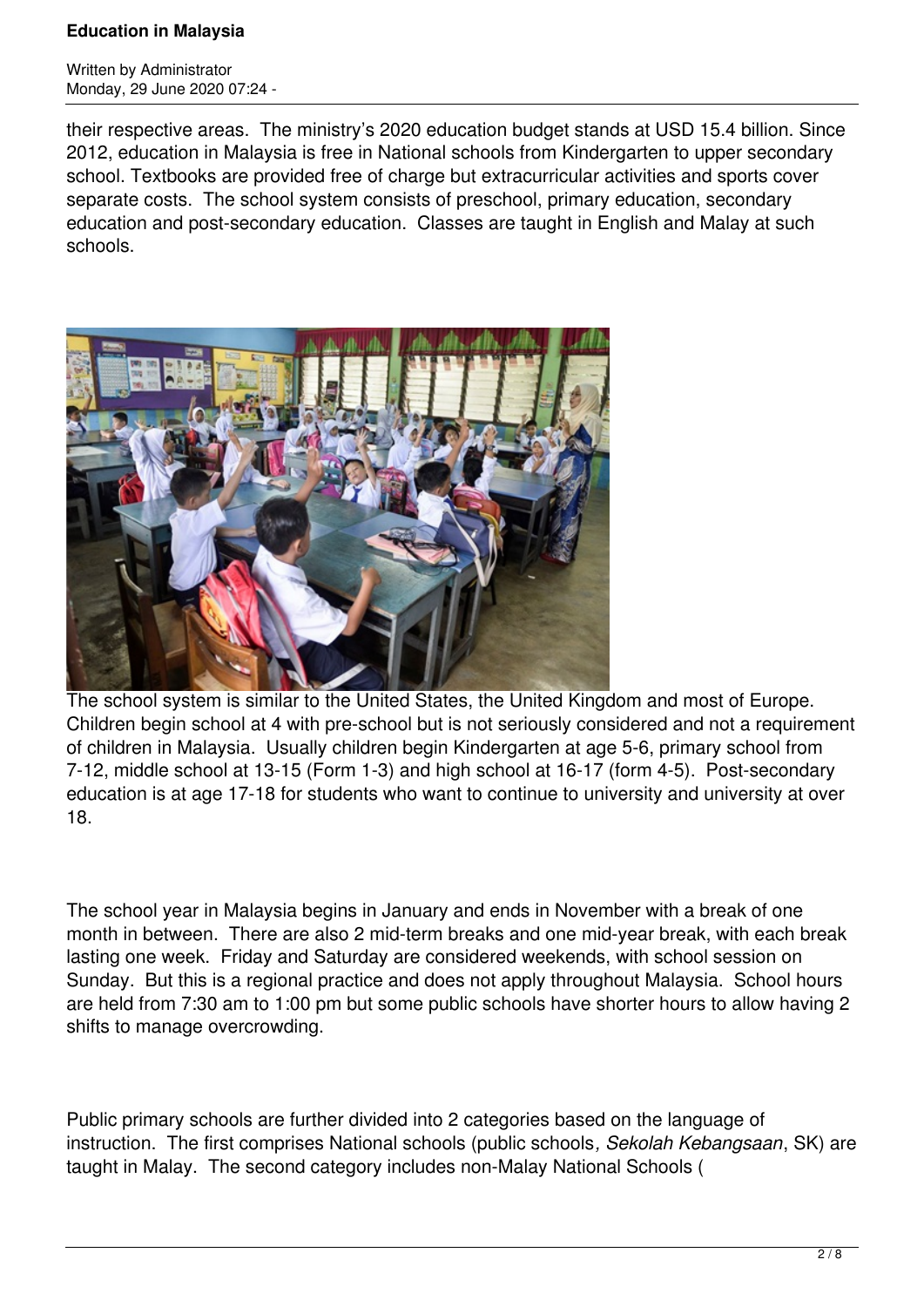Written by Administrator Monday, 29 June 2020 07:24 -

*Sekolah Jenis Kebangsaan*

, SJK) covering National-type Chinese school ( *Sekolah Jenis Kebansaaan* (Cina), SJK (C)) with Mandarin language; Tamil National-type School ( *Sekolah Jenis Kebangsaan*

(Tamil), SJK (T)) WITH Tamil language. All of these schools admit students regardless of racial and language background and use the same syllabus for non-language subjects regardless of the language of instruction. A National School must provide the teaching of Chinese or Tamil language along with indigenous languages if the parents of at least 15 students ask for either of those languages to be taught.

After the first phase the students attends the Primary School Achievement Test (*Ujian Pencapaian Sekolah Rendah*

– UPSR), where they are tested in a minimum of 5 subjects (or 7 in Chinese and Tamil schools). They may continue to secondary schools but national-type school students need to attend an additional transition year to reach a satisfying level of Malay. In addition to compulsory subjects, students at secondary school can choose elective subjects in the humanities, vocational/technical subjects, science and Islamic studies.

Students in lower secondary school can continue to upper secondary school after taking lower secondary examinations (*Penilaian Menengah Rendah*, PMR). The test results determine whether they can enter into academic, technical or vocational schools. Academic/technical school students at upper secondary school take the Malaysian Certificate of Education Examination (MCE) and vocational school students attend the Malaysian Certificate of Education (Vocational) Examination.

Students in post-secondary school (pre-university) are prepared to take either Malaysian Higher School Certificate (*Sijil Tinggi Persekolahan Malaysia*) Examination or the matriculation examinations during the two-year period. However matriculation courses prepare the student for certain universities. Students with the Higher School Certificate can attend any university.

Private schooling is an added balance against the public education system within the student population of 5.4 million including 163,745 children in preschool. Private schools are available in Malaysia from nursery school to tertiary education. Malaysian private schools follow the same curriculum as public education. But they have greater influence in higher education with 31 private university colleges, 9 foreign university branch campuses and 414 private colleges in Malaysia, in addition to 43 universities.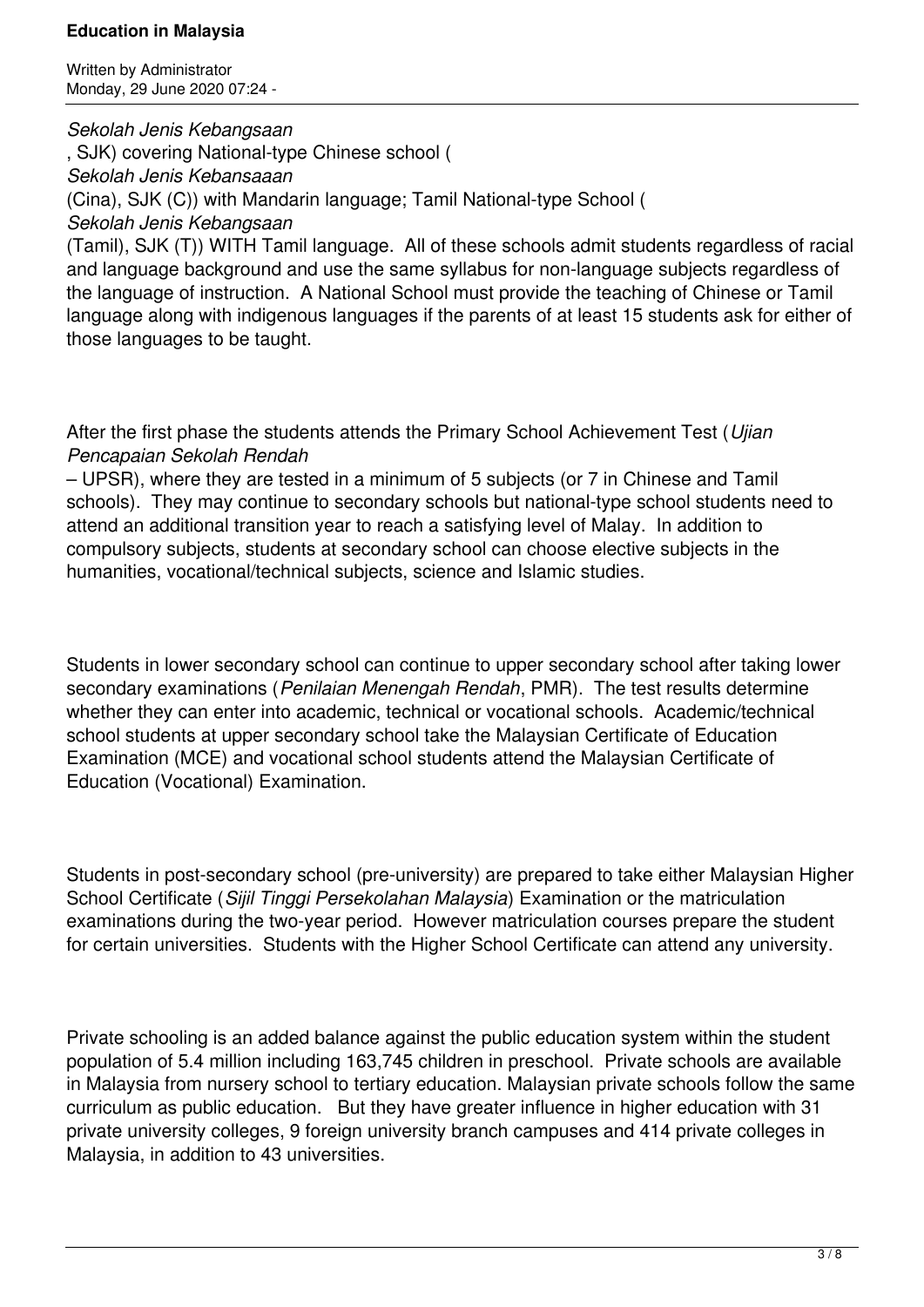Written by Administrator Monday, 29 June 2020 07:24 -



International schools offer a different opportunity for students who want to pursue overseas education at universities in the United States, United Kingdom, Australia and Canada. Curricula based on the Cambridge system of the United Kingdom, American system, Australian system and Canadian system are available. Mont' Kiara International (MKIS) in Kuala Lumpur offers American curriculum with English medium of instruction and offer access to American universities, at a cost of USD 302,000 for a student attending the school from Kindergarten to high school. Regent International School teaches English Cambridge curriculum and parents can expect to pay USD 36,500 over a similar length of time to Mont' Kiara.

Some issues have come up in Malaysia's education system, such as the decrease of English level among young people. One solution was the change of instruction language of Science and Math into English in 2003. But the policy was reversed due to complaints this might lead to erosion of Malay language. The standardized tests after primary school and twice in secondary school have lead to many school dropouts. Certain measures can be taken to address these issues. A renewed focus on English is the first step in the right direction as this would help students more easily when working in a multinational company or study abroad in the future.

Teachers are at the heart of schools and it is important to improve the quality of teachers through intensive training and knowledge-based workshops.. They play a crucial role to teach their students in an effective and efficient manner with the best available resources. Schools should promote extracurricular activities and co-curricular events to develop a more open culture and students' physical and mental well-being. Rote learning could be replaced with developing critical thinking skills which are important in a global knowledge-based economy.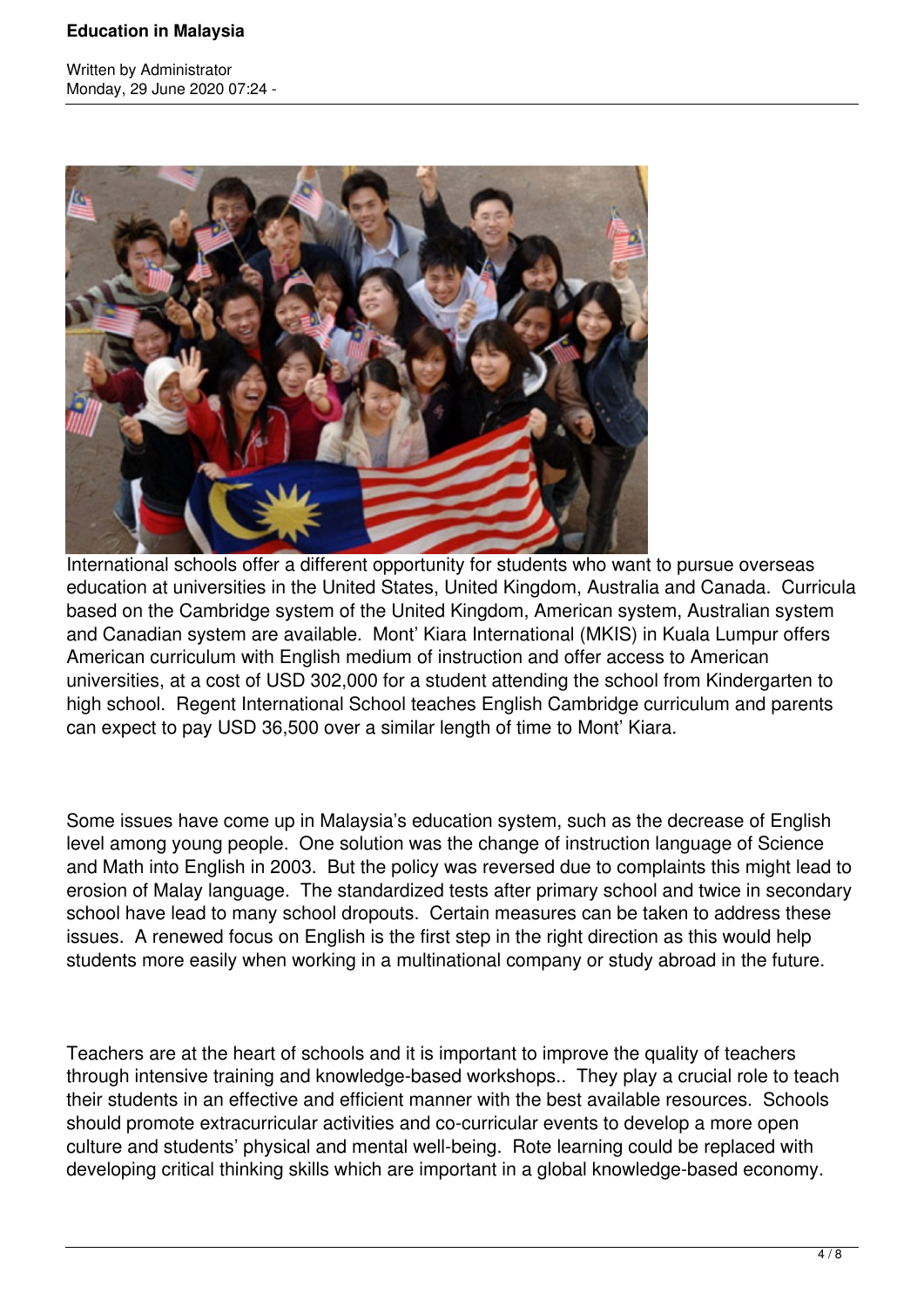Written by Administrator Monday, 29 June 2020 07:24 -

Malaysian schools need to have more interaction between teachers and student to enhance school performance. Teachers must design coursework to allow students to improve problem-solving skills, communication skills, decision-making abilities and critical thinking skills instead of focusing on student's performance from test scores.

Schools need to focus more on promoting practical subjects such as math, science, English, French, German, Mandarin and so on to prepare students for the real world. Above all, having a consistent syllabus and curriculum would help students cope better with their studies. The Ministry of Education has conducted field trials of having 16 to17 students from the previous number of 35 students in one classroom once lockdown restrictions are lifted. Larger classes at schools could have up to 20 students. The total number of students in previous classes will have to be divided into 2 groups and the ministry would need to see the effectiveness of teaching the new classes.

"The ministry is considering several options after the pandemic subsides and also seeking advice from the Health Ministry before the students can return to school without compromising their health," Senior Minister (Education) Dr. Mohamadd Radzi Jidin said during a special interview on TV3 during its *Soal Rakyat* program in May. He said that school canteens would be subject to stricter SOP to prevent congestion during recess and the spread of coronavirus infection risk to students.

As Malaysia eases its lockdown restrictions against the declining cases of coronavirus, schools reopen on June 24 for upper secondary students who are scheduled for national examinations such as the Malaysian Certificate of Education (SPM), Vocational Certificate of Malaysia (SVM), Higher School Certificate of Malaysia (STPM) and Higher Religious Certificate of Malaysia (STAM). Schools in Terengganu, Kelantan, Kedah and Johor will open on Wednesday and Thursday. The other states will open next Wednesday until Friday. The new procedures include teachers checking temperature scans and students eating their meals in the classrooms. Parents must also help through compliance with rules introduced when they send and pick up their children from schools. The remaining schools are closed indefinitely for other students.

The standard operating procedure (SOP) for schools to handle Covid 19 include social distancing of 1 meter at all times for tables, wearing face masks, the use of hand sanitizers and a space for washing hands with soap. Schools must scan body temperature of teachers, students, staff, contract workers, visitors and clients at the entrance or assembly ground of school property.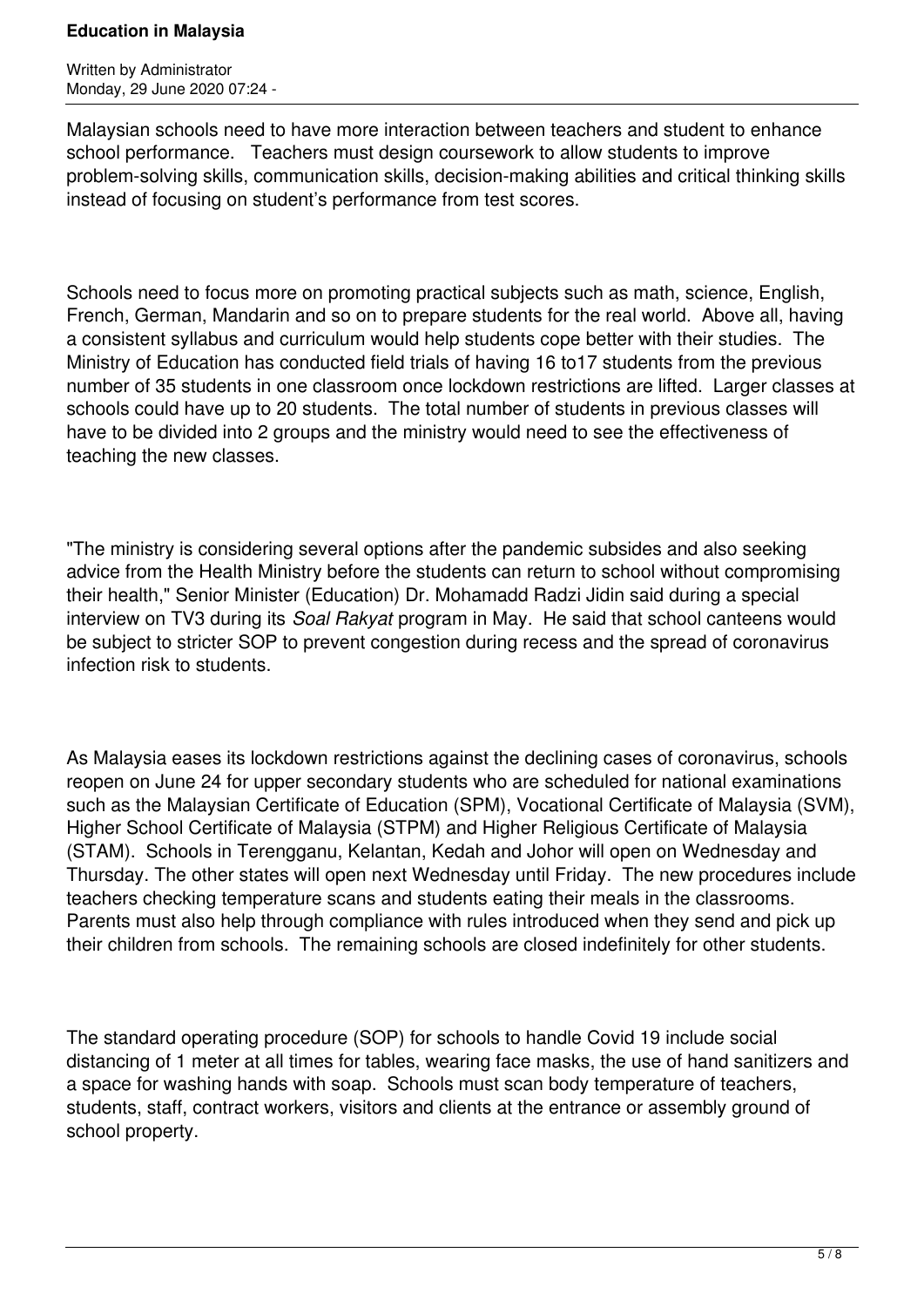Written by Administrator Monday, 29 June 2020 07:24 -

All activities are allowed except for sports, face-to-face co-curriculum activities and any gathering or activity iincluding many students, teachers and other people, according to the SOP (Standard Operating Procedure) from the Ministry of Health. Single-session schools will be held from 7:00 am to 4:00 pm, while two-session schools will be held from 7:00 am to 6.45 pm. Those with business in schools will be allowed in from 8:00 am to 5.30 pm.

International students studying in Malaysia's public and private higher learning institutions are allowed to resume their studies, according to Senior Minister for Security Ismail Sabri Yaakob. He said that they need to register with the Education Ministry or Higher Education Ministry instead of Immigration Department. International students number 130,000 from 136 countries, usually from Asia, the Middle East and Africa. The government will allow expatriates working in Malaysia to enter the country, with having to consult for authorization from the Immigration Department, according to Mr. Ismail.

Mr Ismail said students from "green zone countries" do not have to be quarantined. But students from red zone countries must undergo 14-day quarantine process. The green zone countries comprise Singapore, Brunei, New Zealand and Australia.

 **Article by Wirasti Wiryono Erlass Institute Pejaten Office Park Blok D Jl. Warung Buncit Raya no. 79 Jakarta 12510 Indonesia Ph: (021) 7918 0467**

**Sources:** 

**Malaysia to allow international students to return, eateries can operate at full capacity**: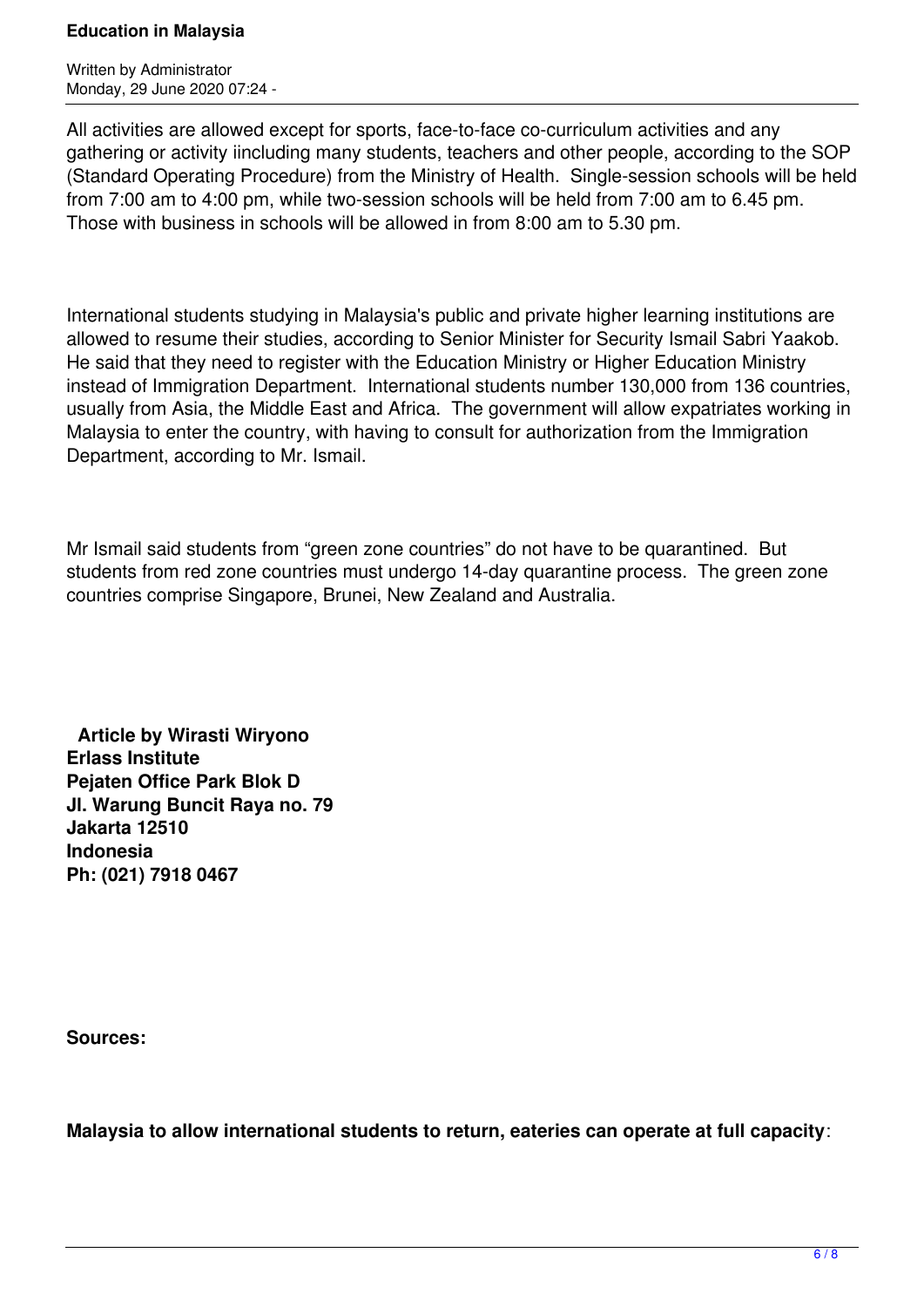Written by Administrator and Administrator and Administrator and Administrator and Administrator and Administrator and Administrator and Administrator and Administrator and Administrator and Administrator and Administrator Monday, 29 June 2020 07:24 -

https://www.straitstimes.com/asia/se-asia/malaysia-to-allow-international-students-to-return-eat eries-can-operate-at-full

**[The Malaysian educatio](https://www.straitstimes.com/asia/se-asia/malaysia-to-allow-international-students-to-return-eateries-can-operate-at-full)n system:** 

https://www.justlanded.com/english/Malaysia/Malaysia-Guide/Education/Introduction

**[Public schools](https://www.justlanded.com/english/Malaysia/Malaysia-Guide/Education/Introduction)**

**State education in Malaysia**: https://www.justlanded.com/english/Malaysia/Malaysia-Guide/E ducation/Public-schools

**[Private education in Ma](https://www.justlanded.com/english/Malaysia/Malaysia-Guide/Education/Public-schools)laysia** :

https://www.justlanded.com/english/Malaysia/Malaysia-Guide/Education/Private-schools

**[How Quality of Education can be Improved in Malaysia:](https://www.justlanded.com/english/Malaysia/Malaysia-Guide/Education/Private-schools)** https://www.myprivatetutor.my/blo g/how-quality-of-education-can-be-improved-in-malaysia

**[Covid-19: Six new cases bring total to 8,596, death to](https://www.myprivatetutor.my/blog/how-quality-of-education-can-be-improved-in-malaysia)ll remains at 121 (June 24)** :

*https://www.thestar.com.my/news/nation/2020/06/24/covid-19-six-new-cases-bringing-total-to-8596-death-toll-remains-at-121*

**[17 Students Maximum In a Cla](https://www.thestar.com.my/news/nation/2020/06/24/covid-19-six-new-cases-bringing-total-to-8596-death-toll-remains-at-121)ss: :**